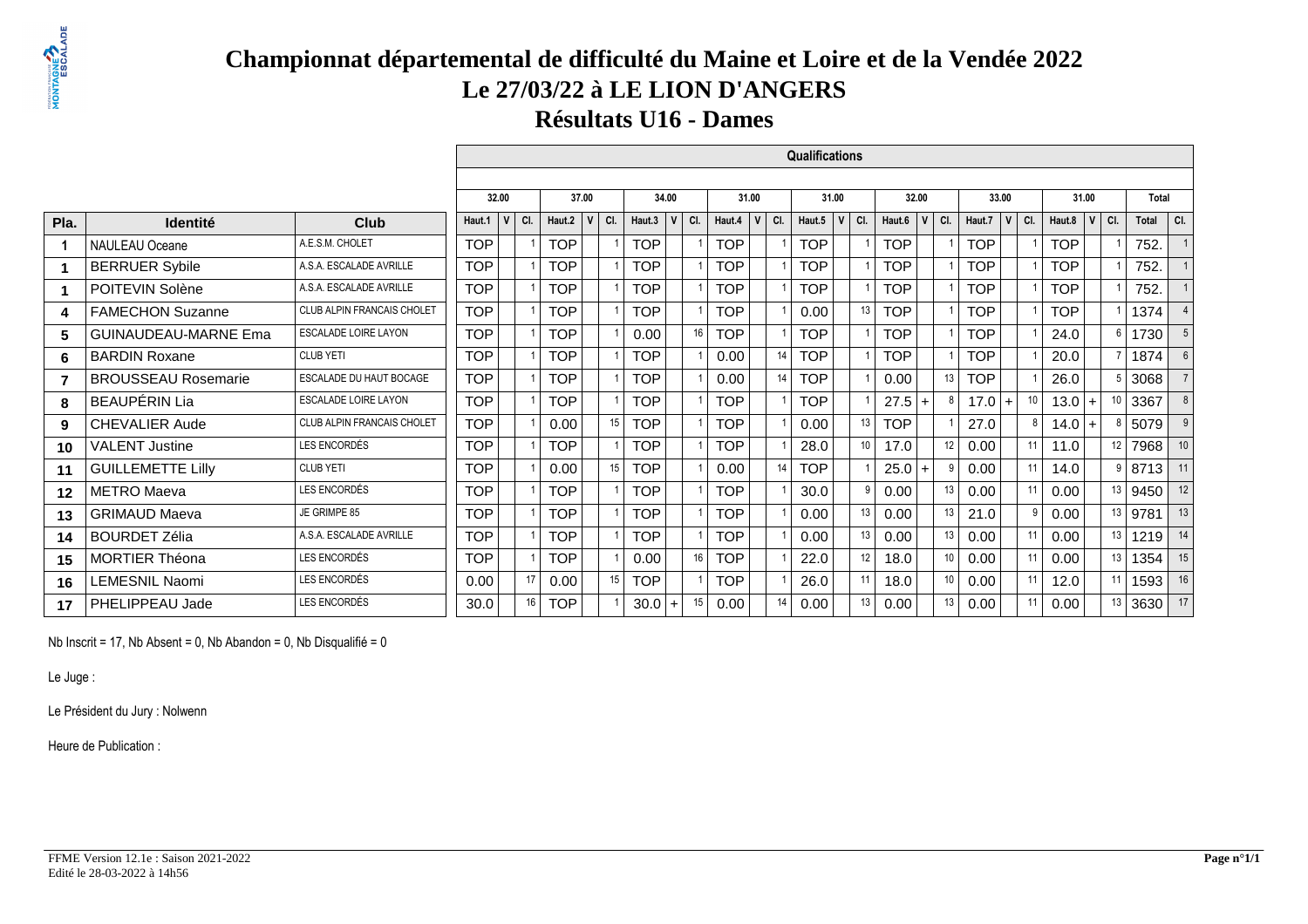# **PRONTAGNE**

# **Championnat départemental de difficulté du Maine et Loire et de la Vendée 2022Le 27/03/22 à LE LION D'ANGERS**

**Résultats U16 - Hommes**

|                |                           |                             |            |                     |            |                      |            |       |     |            |          | Qualifications |              |     |            |                    |            |              |                  |            |              |     |       |                 |
|----------------|---------------------------|-----------------------------|------------|---------------------|------------|----------------------|------------|-------|-----|------------|----------|----------------|--------------|-----|------------|--------------------|------------|--------------|------------------|------------|--------------|-----|-------|-----------------|
|                |                           |                             |            |                     |            |                      |            |       |     |            |          |                |              |     |            |                    |            |              |                  |            |              |     |       |                 |
|                |                           |                             | 32.00      |                     |            | 37.00                |            | 34.00 |     | 31.00      |          | 31.00          |              |     | 32.00      |                    |            | 33.00        |                  |            | 31.00        |     | Total |                 |
| Pla.           | <b>Identité</b>           | Club                        | Haut.1     | CI.<br>$\mathsf{v}$ | Haut.2     | $\mathbf v$<br>  CI. | Haut.3     |       | CI. | Haut.4     | CI.<br>v | Haut.5         | $\mathsf{v}$ | CI. | Haut.6     | $\mathbf v$<br>CI. | Haut.7     | $\mathbf{V}$ | CI.              | Haut.8     | $\mathsf{V}$ | CI. | Total | CI.             |
| 1              | DIOGO Gaspard             | LES ENCORDÉS                | <b>TOP</b> |                     | <b>TOP</b> |                      | <b>TOP</b> |       |     | <b>TOP</b> |          | <b>TOP</b>     |              |     | <b>TOP</b> |                    | <b>TOP</b> |              |                  | <b>TOP</b> |              |     | 704.  |                 |
| $\mathbf 1$    | <b>TRICOIRE Tino</b>      | CLUB ALPIN FRANCAIS CHOLET  | <b>TOP</b> |                     | <b>TOP</b> |                      | <b>TOP</b> |       |     | <b>TOP</b> |          | <b>TOP</b>     |              |     | <b>TOP</b> |                    | <b>TOP</b> |              |                  | <b>TOP</b> |              |     | 704.  |                 |
| 1.             | <b>PAINKIN Tom</b>        | A.S.A. ESCALADE AVRILLE     | <b>TOP</b> |                     | <b>TOP</b> |                      | <b>TOP</b> |       |     | <b>TOP</b> |          | <b>TOP</b>     |              |     | <b>TOP</b> |                    | <b>TOP</b> |              |                  | <b>TOP</b> |              |     | 704.  |                 |
| 4              | <b>DUBLE Bayron</b>       | A.S.A. ESCALADE AVRILLE     | <b>TOP</b> |                     | <b>TOP</b> |                      | <b>TOP</b> |       |     | 0.00       | 15       | <b>TOP</b>     |              |     | <b>TOP</b> |                    | <b>TOP</b> |              |                  | <b>TOP</b> |              |     | 1097  | $\overline{4}$  |
| 5              | <b>LOISEAU Jules</b>      | LES CHAMOIS DU MONT-AIGU    | <b>TOP</b> |                     | <b>TOP</b> |                      | <b>TOP</b> |       |     | 0.00       | 15       | <b>TOP</b>     |              |     | <b>TOP</b> |                    | <b>TOP</b> |              |                  | 24.0       |              |     | 1836  | 5               |
| 6              | <b>GOULEAU Thomas</b>     | CLUB ALPIN FRANCAIS ANJOU C | <b>TOP</b> |                     | <b>TOP</b> |                      | <b>TOP</b> |       |     | 0.00       | 15       | <b>TOP</b>     |              |     | <b>TOP</b> |                    | 32.0       |              |                  | 28.0       |              |     | 2302  | $6\overline{6}$ |
| $\overline{7}$ | <b>GOSSELIN Noe</b>       | CLUB ALPIN FRANCAIS CHOLET  | <b>TOP</b> |                     | <b>TOP</b> |                      | 0.00       |       | 13  | <b>TOP</b> |          | 0.00           |              | 15  | <b>TOP</b> |                    | <b>TOP</b> |              |                  | 28.0       |              | 5   | 3132  | $\overline{7}$  |
| 8              | <b>FOULONNEAU Titouan</b> | LES CHAMOIS DU MONT-AIGU    | <b>TOP</b> |                     | 0.00       | 14                   | <b>TOP</b> |       |     | <b>TOP</b> |          | <b>TOP</b>     |              |     | 27.5       | $+$                |            | $28.0 +$     | 9                | 17.0       |              | 8   | 4386  | 8               |
| 9              | <b>SOUFFLET Paul</b>      | CLUB ALPIN FRANCAIS CHOLET  | <b>TOP</b> |                     | 0.00       | 14                   | <b>TOP</b> |       |     | <b>TOP</b> |          | 0.00           |              | 15  | <b>TOP</b> |                    | 27.0       | $\ddot{}$    | 10 <sup>°</sup>  | $15.0 +$   |              | g   | 6097  | 9               |
| 10             | PICHON Noé                | LE MUR LONGUE               | <b>TOP</b> |                     | <b>TOP</b> |                      | 0.00       |       | 13  | <b>TOP</b> |          | <b>TOP</b>     |              |     | 25.0       | 11                 | 13.0       |              | 12 <sup>12</sup> | 0.00       |              | 11  | 8518  | 10              |
| 11             | <b>FERCHAUD Noa</b>       | ESCALADE DU HAUT BOCAGE     | <b>TOP</b> |                     | <b>TOP</b> |                      | 0.00       |       | 13  | <b>TOP</b> |          | 0.00           |              | 15  | 27.5       | 10 <sup>1</sup>    | 29.0       |              | 8                | 13.0       |              | 10  | 9520  | 11              |
| 12             | <b>COMMERE Lilian</b>     | LES ENCORDÉS                | <b>TOP</b> |                     | 0.00       | 14                   | <b>TOP</b> |       |     | <b>TOP</b> |          | <b>TOP</b>     |              |     | 8.00       | 16                 | 0.00       |              | 14               | 0.00       |              | 11  | 1101  | 12              |
| 13             | DE SAGAZAN Nils           | CLUB ALPIN FRANCAIS ANJOU C | <b>TOP</b> |                     | 0.00       | 14                   | <b>TOP</b> |       |     | <b>TOP</b> |          | <b>TOP</b>     |              |     | 0.00       | 18                 | 0.00       |              | 14               | 0.00       |              | 11  | 1166  | 13              |
| 14             | <b>SAUZEREAU Matthew</b>  | A.E.S.M. CHOLET             | <b>TOP</b> |                     | <b>TOP</b> |                      | 0.00       |       | 13  | <b>TOP</b> |          | 26.0           |              | 13  | 23.0       | 12                 | 0.00       |              | 14               | 0.00       |              | 11  | 1604  | 14              |
| 15             | <b>DUPONT Matys</b>       | LES ENCORDÉS                | 0.00       | 17                  | <b>TOP</b> |                      | 0.00       |       | 13  | <b>TOP</b> |          | 30.0           |              | 11  | 19.0       | 13                 | 27.0       |              | 11               | 0.00       |              | 11  | 1824  | 15              |
| 16             | <b>GUILBAUD Célian</b>    | JE GRIMPE 85                | <b>TOP</b> |                     | <b>TOP</b> |                      | 19.0       |       | 11  | 0.00       | 15       | 0.00           |              | 15  | 11.0       | 14                 | 10.0       |              | 13               | 0.00       |              | 11  | 2323  | 16              |
| 17             | <b>AUBERT Axel</b>        | LES ENCORDÉS                | 0.00       | 17                  | <b>TOP</b> |                      | 0.00       |       | 13  | <b>TOP</b> |          | 17.0           |              | 14  | 8.00       | 16                 | 0.00       |              | 14               | 0.00       |              | 11  | 2840  | 17              |
| 18             | <b>DELAHAYE Amaury</b>    | LES ENCORDÉS                | <b>TOP</b> |                     | 0.00       | 14                   | 19.0       |       | 11  | 12.0       | 14       | 0.00           |              | 15  | 10.0       | 15                 | 0.00       |              | 14               | 0.00       |              | 11  | 3775  | 18              |
| 19             | <b>BOURNICHE Lucien</b>   | LES ENCORDÉS                | 0.00       | 17                  | 0.00       | 14                   | 0.00       |       | 13  | 0.00       | 15       | 28.0           |              | 12  | 0.00       | 18                 | 0.00       |              | 14               | 0.00       |              | 11  | 6662  | 19              |

Nb Inscrit = 19, Nb Absent = 0, Nb Abandon = 0, Nb Disqualifié = 0

Le Juge :

Le Président du Jury : Nolwenn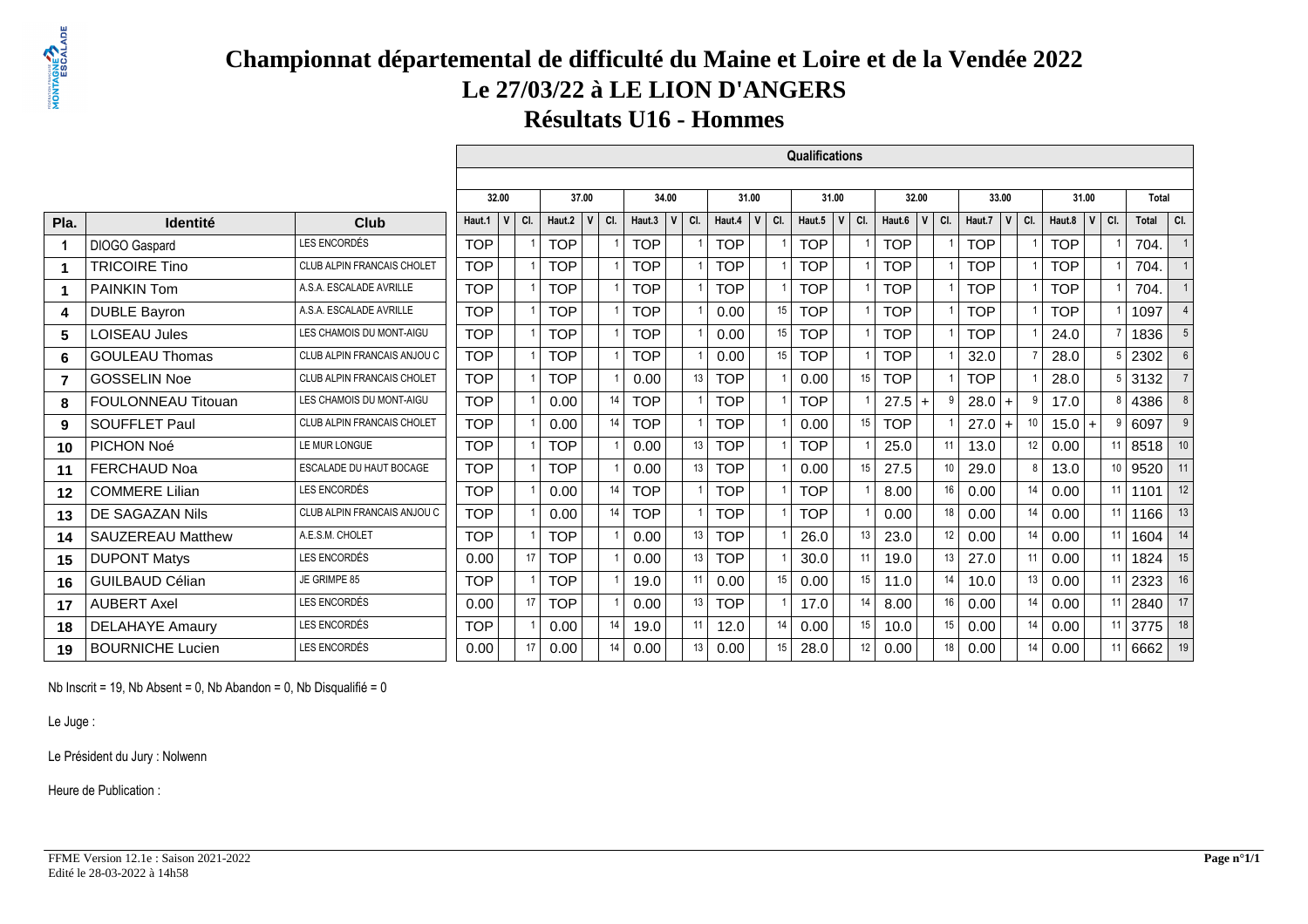# **PRONTAGNE**

## **Championnat départemental de difficulté du Maine et Loire et de la Vendée 2022Le 27/03/22 à LE LION D'ANGERS**

**Résultats U18 - Dames**

 $\Box$ 

|              |                            |                             |            |          |            |                     |            |              |     |            |                    |         | <b>Qualifications</b> |                |     |            |           |            |             |     |        |           |     |              |                |
|--------------|----------------------------|-----------------------------|------------|----------|------------|---------------------|------------|--------------|-----|------------|--------------------|---------|-----------------------|----------------|-----|------------|-----------|------------|-------------|-----|--------|-----------|-----|--------------|----------------|
|              |                            |                             |            |          |            |                     |            |              |     |            |                    |         |                       |                |     |            |           |            |             |     |        |           |     |              |                |
|              |                            |                             | 29.00      |          | 30.00      |                     |            | 32.00        |     | 31.00      |                    |         | 36.00                 |                |     | 31.00      |           | 29.00      |             |     |        | 33.00     |     | <b>Total</b> |                |
| Pla.         | <b>Identité</b>            | <b>Club</b>                 | Haut.1     | V<br>CI. | Haut.2     | $V$ $C$ $C$ $C$ $C$ | Haut.3     | $\mathsf{v}$ | CI. | Haut.4     | $V$ CI.            |         | Haut.5                | V              | CI. | Haut.6     | $ V $ CI. | Haut.7     | $\mathbf v$ | CI. | Haut.8 | V         | CI. | Total        | CI.            |
|              | <b>BORé Maelle</b>         | A.E.S.M. CHOLET             | <b>TOP</b> |          | TOP        |                     | 0.00       |              | 13  | <b>TOP</b> |                    |         | <b>TOP</b>            |                |     | <b>TOP</b> |           | <b>TOP</b> |             |     | 23.0   | $\ddot{}$ |     | 153.         |                |
| $\mathbf{z}$ | <b>DURET Coline</b>        | A.E.S.M. CHOLET             | <b>TOP</b> |          | <b>TOP</b> |                     | <b>TOP</b> |              |     | <b>TOP</b> |                    |         | <b>TOP</b>            |                |     | <b>TOP</b> |           | $23.0+$    |             |     | 20.0   |           |     | 180.         | $\overline{2}$ |
| 3            | <b>GUITTON Jeanne</b>      | <b>CLUB YETI</b>            | <b>TOP</b> |          | <b>TOP</b> |                     | 0.00       |              | 13  | <b>TOP</b> |                    |         | <b>TOP</b>            |                |     | <b>TOP</b> |           | 20.0       |             | 3   | 18.0   |           |     | 459.         | $\mathbf{3}$   |
| 4            | <b>LEDUIN Louise</b>       | CLUB ALPIN FRANCAIS ANJOU C | <b>TOP</b> |          | <b>TOP</b> |                     | <b>TOP</b> |              |     | <b>TOP</b> |                    |         | 0.00                  |                | 11  | <b>TOP</b> |           | 19.0       |             |     | 4.00   | $\div$    |     | 763.         | $\overline{4}$ |
| 5            | <b>DUBOURG Hermine</b>     | A.S.A. ESCALADE AVRILLE     | <b>TOP</b> |          | <b>TOP</b> |                     | <b>TOP</b> |              |     | <b>TOP</b> |                    |         | <b>TOP</b>            |                |     | 27.0       |           | 15.0       |             |     | 0.00   |           |     | 1010         | 5              |
| 6.           | <b>ROUGER Astrid</b>       | A.S.A. ESCALADE AVRILLE     | <b>TOP</b> |          | <b>TOP</b> |                     | <b>TOP</b> |              |     | <b>TOP</b> |                    |         | 33.0                  |                | 6   | 15.0       |           | 0.00       |             |     | 0.00   |           |     | 2439         | 6              |
| 7            | NICOLEAU Nora              | <b>CLUB YETI</b>            | <b>TOP</b> |          | 0.00       | 14                  | <b>TOP</b> |              |     | <b>TOP</b> |                    |         | <b>TOP</b>            |                |     | 15.0       | $+$       | 0.00       |             | 9   | 0.00   |           |     | 2525         |                |
| 8            | <b>POINCLOUX Montaine</b>  | CLUB ALPIN FRANCAIS ANJOU C | <b>TOP</b> |          | <b>TOP</b> |                     | <b>TOP</b> |              |     | <b>TOP</b> |                    |         | 0.00                  |                | 11  | 0.00       |           | $15.0 +$   |             |     | 0.00   |           |     | 3093         | 8              |
| 9            | <b>CHAMOUSSET Hedwige</b>  | CLUB ALPIN FRANCAIS ANJOU C | <b>TOP</b> |          | <b>TOP</b> |                     | <b>TOP</b> |              |     | 0.00       |                    | 14      | 31.0                  | $\overline{+}$ |     | 13.0       |           | 0.00       |             |     | 0.00   |           |     | 5143         | 9              |
| 10           | <b>GASNIER Lauriane</b>    | A.S.A. ESCALADE AVRILLE     | <b>TOP</b> |          | <b>TOP</b> |                     | <b>TOP</b> |              |     | 26.0       | $t +$ <sup>1</sup> |         | 29.0                  |                | 8   | 0.00       |           | 0.00       |             |     | 0.00   |           |     | 5324         | 10             |
| 11           | <b>PELTIER Manon</b>       | LES ENCORDÉS                | <b>TOP</b> |          | <b>TOP</b> |                     | <b>TOP</b> |              |     | 16.0       | $+$                |         | 0.00                  |                | 11  | 0.00       |           | 3.50       |             |     | 0.00   |           |     | 5832         | 11             |
| $12 \,$      | <b>ROUX Axelle</b>         | ROC ET BLOC SEVRE           | <b>TOP</b> |          | <b>TOP</b> |                     | 19.0       |              | 11  | 15.0       |                    | $-11.1$ | 15.0                  |                | 9   | 0.00       |           | 0.00       |             | 9   | 0.00   |           |     | 9514         | 12             |
| 13           | <b>MOUSSET Isilde</b>      | ROC ET BLOC SEVRE           | <b>TOP</b> |          | 22.0       | 13                  | 21.0       |              | 10  | 9.00       | $+$                | 12      | 0.00                  |                | 11  | 0.00       |           | 6.00       |             |     | 0.00   |           |     | 1244         | 13             |
| 14           | <b>GODET Axelle</b>        | ROC ET BLOC SEVRE           | <b>TOP</b> |          | 26.0       | 12                  | 14.0       |              | 12  | 8.00       |                    | 13      | 0.00                  |                | 11  | 0.00       |           | 0.00       |             | q   | 0.00   |           |     | 1821         | 14             |
| 15           | <b>HERIS Estelle</b>       | LES ENCORDÉS                | <b>TOP</b> |          | 0.00       |                     | 0.00       |              | 13  | 0.00       |                    | 14      | 15.0                  |                | 9   | 0.00       |           | 0.00       |             |     | 0.00   |           |     | 2016         | 15             |
| 16           | <b>MENARD WAHLER Enora</b> | LES ENCORDÉS                | 28.0       | 16       | 0.00       | 14                  | 0.00       |              | 13  | 0.00       |                    | 14      | 0.00                  |                | 11  | 0.00       |           | 0.00       |             | q   | 0.00   |           |     | 3400         | 16             |

Nb Inscrit = 16, Nb Absent = 0, Nb Abandon = 0, Nb Disqualifié = 0

Le Juge :

Le Président du Jury : BOUTIN Nolwenn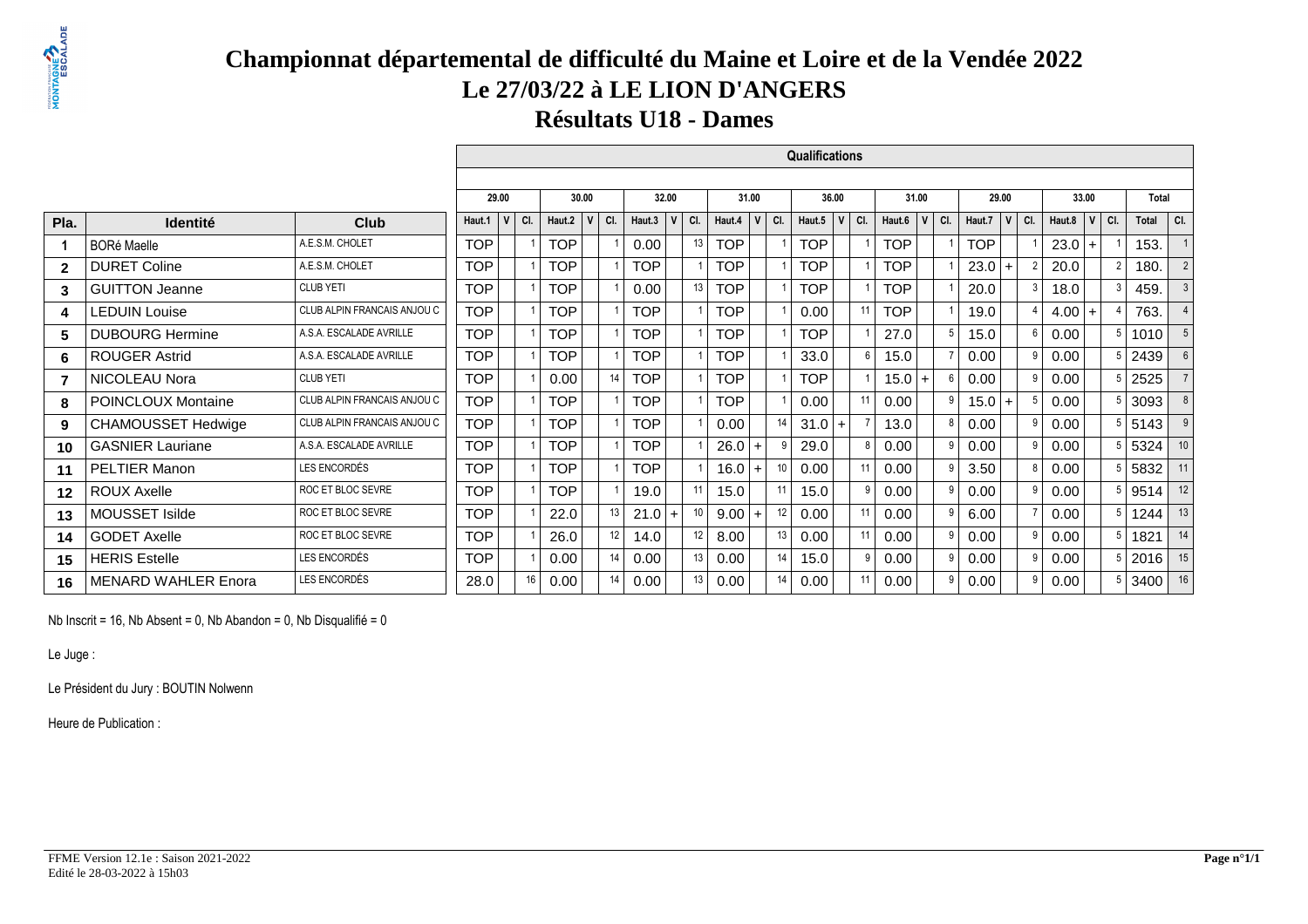## **Championnat départemental de difficulté du Maine et Loire et de la Vendée 2022Le 27/03/22 à LE LION D'ANGERS**

**Résultats U18 - Hommes**

 $\Box$ 

|              |                          |                             |            |          |            |            |            |              |     |            |             | Qualifications |          |     |            |                           |            |                |                |        |           |   |        |                 |
|--------------|--------------------------|-----------------------------|------------|----------|------------|------------|------------|--------------|-----|------------|-------------|----------------|----------|-----|------------|---------------------------|------------|----------------|----------------|--------|-----------|---|--------|-----------------|
|              |                          |                             |            |          |            |            |            |              |     |            |             |                |          |     |            |                           |            |                |                |        |           |   |        |                 |
|              |                          |                             | 29.00      |          | 30.00      |            |            | 32.00        |     | 31.00      |             | 36.00          |          |     | 31.00      |                           |            | 29.00          |                |        | 33.00     |   | Total  |                 |
| Pla.         | Identité                 | <b>Club</b>                 | Haut.1     | V<br>CI. | Haut.2     | $V$ $C$ I. | Haut.3     | $\mathsf{V}$ | CI. | Haut.4     | $V$ $ $ CI. | Haut.5         | <b>V</b> | CI. | Haut.6     | $\mathbf v$<br>$\mid$ CI. | Haut.7     | $\mathsf{v}$   | CI.            | Haut.8 | $ v $ CI. |   | Total  | CI.             |
|              | <b>DAIGUSON Maxime</b>   | A.S.A. ESCALADE AVRILLE     | <b>TOP</b> |          | <b>TOP</b> |            | <b>TOP</b> |              |     | 0.00       |             | <b>TOP</b>     |          |     | <b>TOP</b> |                           | <b>TOP</b> |                |                | 23.0   | $+$       |   | 248.   |                 |
| $\mathbf{z}$ | <b>MENARD Cyprien</b>    | CLUB ALPIN FRANCAIS CHOLET  | <b>TOP</b> |          | <b>TOP</b> |            | <b>TOP</b> |              |     | <b>TOP</b> |             | <b>TOP</b>     |          |     | <b>TOP</b> |                           | 27.0       |                | $\overline{2}$ | 16.0   | $+$       |   | 316.   | $\overline{2}$  |
| 3            | <b>FIAT Arthur</b>       | <b>CLUB YETI</b>            | <b>TOP</b> |          | <b>TOP</b> |            | <b>TOP</b> |              |     | <b>TOP</b> |             | <b>TOP</b>     |          |     | <b>TOP</b> |                           | 17.0       | $\overline{1}$ | 5              | 10.0   | $+$       |   | 605.   | 3               |
| 4            | <b>CHEVALLIER Eliott</b> | A.S.A. ESCALADE AVRILLE     | <b>TOP</b> |          | <b>TOP</b> |            | <b>TOP</b> |              |     | 0.00       |             | <b>TOP</b>     |          |     | <b>TOP</b> |                           | 25.0       |                | 3 <sup>1</sup> | 17.0   |           |   | 609.   |                 |
| 5            | SAUVETRE Baptiste        | LES CHAMOIS DU MONT-AIGU    | <b>TOP</b> |          | <b>TOP</b> |            | <b>TOP</b> |              |     | <b>TOP</b> |             | <b>TOP</b>     |          |     | 17.0       |                           | 0.00       |                | 9              | 8.00   | $+$       |   | 1580   |                 |
| 6.           | <b>RENOU Lilian</b>      | ROC ET BLOC SEVRE           | <b>TOP</b> |          | <b>TOP</b> |            | <b>TOP</b> |              |     | <b>TOP</b> |             | 0.00           |          | 14  | 0.00       |                           | 19.0       |                |                | 0.00   |           | 8 | 4139   |                 |
|              | TIMMERMAN GABET Maceo    | CLUB ALPIN FRANCAIS ANJOU C | <b>TOP</b> |          | 0.00       | 16         | 0.00       |              | 16  | <b>TOP</b> |             | 0.00           |          | 14  | 26.0       |                           | 17.0       | $\overline{1}$ |                | 5.00   |           |   | 4689   |                 |
| 8            | <b>PERRET Gautier</b>    | <b>ESCALADE LOIRE LAYON</b> | <b>TOP</b> |          | <b>TOP</b> |            | <b>TOP</b> |              |     | 27.0       |             | <b>TOP</b>     |          |     | 0.00       |                           | 0.00       |                | 9              | 0.00   |           |   | 5344   |                 |
| 9            | <b>BECAUD Tristan</b>    | JE GRIMPE 85                | <b>TOP</b> |          | <b>TOP</b> |            | <b>TOP</b> |              |     | 0.00       |             | 0.00           |          | 14  | 12.0       |                           | 9.00       |                | 8 <sup>1</sup> | 7.00   |           |   | 6 6382 |                 |
| 10           | <b>VEZIANT Valentin</b>  | ROC ET BLOC SEVRE           | <b>TOP</b> |          | <b>TOP</b> |            | <b>TOP</b> |              |     | 29.0       |             | 30.0           |          | 11  | 0.00       |                           | 12.0       |                |                | 0.00   |           |   | 8 6631 | 10 <sup>1</sup> |
| 11           | <b>DRAPEAU Mathis</b>    | ESCALADE DU HAUT BOCAGE     | <b>TOP</b> |          | <b>TOP</b> |            | <b>TOP</b> |              |     | <b>TOP</b> |             | 8.00           |          | 13  | 0.00       |                           | 0.00       |                | 9              | 0.00   |           | 8 | 6812   | 11              |
| $12 \,$      | MARY Hugo                | ESCALADE DU HAUT BOCAGE     | <b>TOP</b> |          | <b>TOP</b> |            | <b>TOP</b> |              |     | 0.00       |             | $34.0 +$       |          |     | 15.0       |                           | 0.00       |                | 9              | 0.00   |           |   | 7209   | 12              |
| 13           | <b>ISAMBART Lilian</b>   | LES ENCORDÉS                | <b>TOP</b> |          | <b>TOP</b> |            | <b>TOP</b> |              |     | 0.00       |             | 33.0           | $+$      |     | 0.00       |                           | 0.00       |                | 9              | 0.00   |           |   | 8 1029 | 13              |
| 14           | <b>LORAND Thomas</b>     | ROC ET BLOC SEVRE           | <b>TOP</b> |          | <b>TOP</b> |            | <b>TOP</b> |              |     | 23.0       |             | 29.0           |          | 12  | 0.00       |                           | 0.00       |                | 9              | 0.00   |           | 8 | 1049   | 14              |
| 15           | LUCAS CHAUVELON Nathan   | LES ENCORDÉS                | <b>TOP</b> |          | <b>TOP</b> |            | <b>TOP</b> |              |     | 0.00       |             | 30.0           |          | 9   | 0.00       |                           | 0.00       |                | 9              | 0.00   |           | 8 | 1122   | 15              |
| 15           | <b>THUAULT Alexis</b>    | ESCALADE DU HAUT BOCAGE     | <b>TOP</b> |          | <b>TOP</b> |            | <b>TOP</b> |              |     | 0.00       |             | 30.0           | $+$      |     | 0.00       |                           | 0.00       |                | 9              | 0.00   |           |   | 8 1122 | 15              |

Nb Inscrit = 16, Nb Absent = 0, Nb Abandon = 0, Nb Disqualifié = 0

Le Juge :

Le Président du Jury : BOUTIN Nolwenn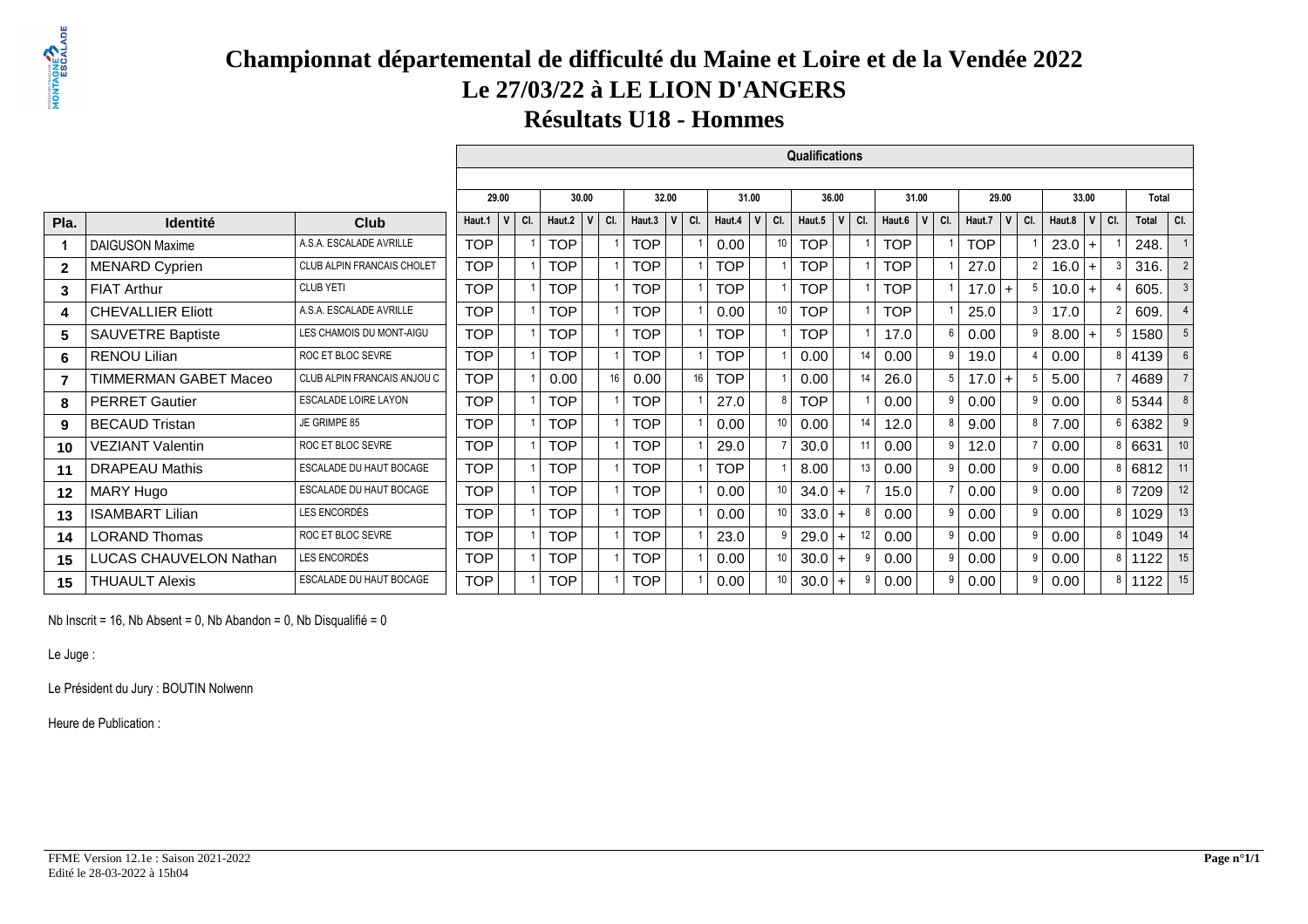

# **Championnat départemental de difficulté du Maine et Loire et de la Vendée 2022Le 27/03/22 à LE LION D'ANGERS**

### **Résultats U20 - Dames**

|              |                           |                          |                  |  |            |         |              |       |     |            |         | <b>Qualifications</b> |     |              |       |     |                   |         |                   |            |                   |         |
|--------------|---------------------------|--------------------------|------------------|--|------------|---------|--------------|-------|-----|------------|---------|-----------------------|-----|--------------|-------|-----|-------------------|---------|-------------------|------------|-------------------|---------|
|              |                           |                          |                  |  |            |         |              |       |     |            |         |                       |     |              |       |     |                   |         |                   |            |                   |         |
|              |                           |                          | 29.00            |  | 30.00      |         |              | 32.00 |     | 31.00      |         | 36.00                 |     |              | 31.00 |     | 29.00             |         | 33.00             |            | Total             |         |
| Pla.         | <b>Identité</b>           | <b>Club</b>              | Haut.1 $ V $ Cl. |  | Haut.2     | $V$ CI. | Haut.3 $ V $ |       | CI. | Haut.4     | $V$ CI. | Haut.5 $ V $          | CI. | Haut.6 $ V $ |       | CI. | Haut.7            | $V$ CI. | Haut.8            | $\top$ CI. | Total             | $ $ CI. |
|              | MILLET Jade               | LES CHAMOIS DU MONT-AIGU | <b>TOP</b>       |  | TOP.       |         | 0.001        |       |     | TOP        |         | 0.00                  |     | <b>TOP</b>   |       |     | 26.0              |         | 12.0 <sub>1</sub> |            | 7.75 <sub>1</sub> |         |
| $\mathbf{2}$ | <b>DUBOURG Philippine</b> | A.S.A. ESCALADE AVRILLE  | TOP.             |  | <b>TOP</b> |         | TOP          |       |     | TOP        |         | 32.0                  |     | $13.0 +$     |       |     | 12.0              |         | 0.00,             |            | 13.4              |         |
| 3            | TESSIER Carla             | LES CHAMOIS DU MONT-AIGU | <b>TOP</b>       |  | <b>TOP</b> |         | TOP          |       |     | <b>TOP</b> |         | 0.00                  |     | $14.0 +$     |       |     | 0.00 <sub>1</sub> |         | 0.00              |            | 21.2              |         |

Nb Inscrit = 3, Nb Absent = 0, Nb Abandon = 0, Nb Disqualifié = 0

Le Juge :

Le Président du Jury : BOUTIN Nolwenn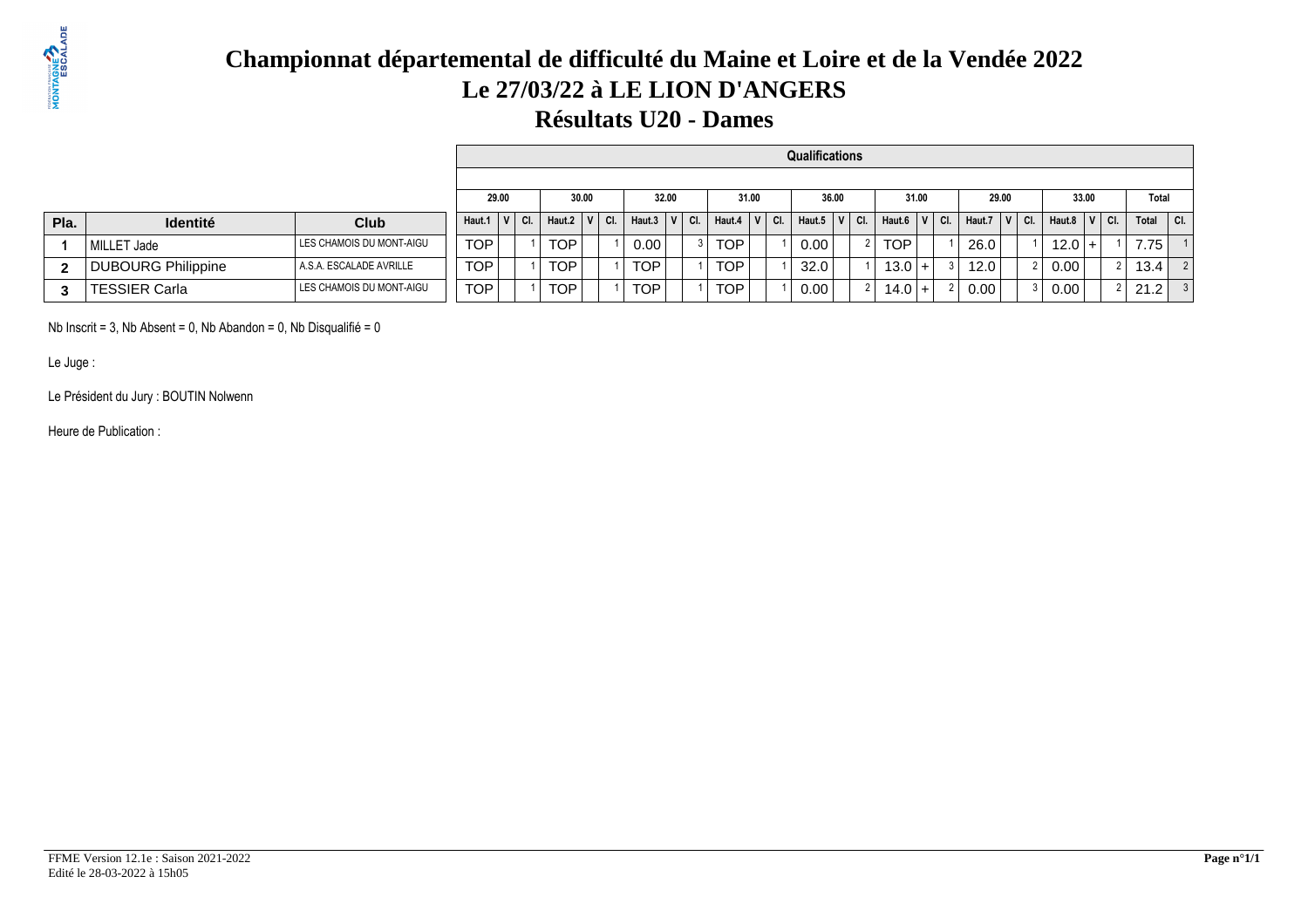## **Championnat départemental de difficulté du Maine et Loire et de la Vendée 2022Le 27/03/22 à LE LION D'ANGERS**

#### **Résultats U20 - Hommes**

|                |                          |                             |            |                     |            |         |            |       |     |            |   |     | <b>Qualifications</b> |                  |       |                  |                 |                  |           |    |              |                |
|----------------|--------------------------|-----------------------------|------------|---------------------|------------|---------|------------|-------|-----|------------|---|-----|-----------------------|------------------|-------|------------------|-----------------|------------------|-----------|----|--------------|----------------|
|                |                          |                             |            |                     |            |         |            |       |     |            |   |     |                       |                  |       |                  |                 |                  |           |    |              |                |
|                |                          |                             |            | 29.00               |            | 30.00   |            | 32.00 |     | 31.00      |   |     | 36.00                 |                  | 31.00 | 29.00            |                 |                  | 33.00     |    | <b>Total</b> |                |
| Pla.           | <b>Identité</b>          | <b>Club</b>                 | Haut.1     | $\mathsf{v}$<br>CI. | Haut. $2$  | $V$ CI. | Haut.3     | V     | CI. | Haut.4     | V | CI. | Haut.5 $ V $ Cl.      | Haut.6 $ V $ Cl. |       | Haut.7 $ V $ Cl. |                 | Haut.8 $ V $ Cl. |           |    | Total        | $ $ CI.        |
|                | <b>ALLAIN Titouan</b>    | CLUB ALPIN FRANCAIS CHOLET  | <b>TOP</b> |                     | <b>TOP</b> |         | <b>TOP</b> |       |     | <b>TOP</b> |   |     | <b>TOP</b>            | <b>TOP</b>       |       | <b>TOP</b>       |                 | 21.0             |           |    | 53.2         |                |
| $\overline{2}$ | <b>GRIMAUD Noah</b>      | ESCALADE DU HAUT BOCAGE     | <b>TOP</b> |                     | <b>TOP</b> |         | <b>TOP</b> |       |     | <b>TOP</b> |   |     | <b>TOP</b>            | TOP              |       | $19.0 +$         |                 | $14.0 +$         |           |    | 238.         |                |
| 3              | <b>BROUSSEAU Olivier</b> | ESCALADE DU HAUT BOCAGE     | <b>TOP</b> |                     | <b>TOP</b> |         | 0.00       |       |     | <b>TOP</b> |   |     | <b>TOP</b>            | $27.0+$          |       | $25.0+$          |                 | 20.0             | $\ddot{}$ |    | 273.         | $\mathbf{3}$   |
| 4              | <b>SHERWELL William</b>  | CLUB YETI                   | <b>TOP</b> |                     | 0.00       |         | <b>TOP</b> |       |     | 0.00       |   |     | 0.00                  | TOP              |       | TOP              |                 | $16.0 +$         |           |    | 461.         | $\overline{4}$ |
| 5              | <b>RONNE Kyllian</b>     | <b>ESCALADE LOIRE LAYON</b> | <b>TOP</b> |                     | 0.00       |         | 0.00       |       |     | <b>TOP</b> |   |     | 0.00                  | TOP              |       | $25.0+$          |                 | $19.0 +$         |           |    | 637.         | 5              |
| 6              | <b>WALLET Theophile</b>  | CLUB ALPIN FRANCAIS ANJOU C | <b>TOP</b> |                     | <b>TOP</b> |         | TOP        |       |     | <b>TOP</b> |   |     | 0.00                  | $23.0 +$         |       | $20.0 +$         |                 | 12.0             | $+$       |    | 752.         | 6              |
| $\overline{7}$ | <b>DUBOIS Arthur</b>     | LES CHAMOIS DU MONT-AIGU    | <b>TOP</b> |                     | <b>TOP</b> |         | TOP        |       |     | <b>TOP</b> |   |     | $30.0 +$              | 17.0             |       | $9.00 +$         |                 | $3.00 +$         |           |    | 903.         |                |
| 8              | RIDEAU Esteban           | LES CHAMOIS DU MONT-AIGU    | <b>TOP</b> |                     | <b>TOP</b> |         | 0.00       |       |     | TOP        |   |     | 0.00                  | TOP              |       | 9.00             |                 | 5.00             |           | 8  | 1113         | 8              |
| 9              | <b>GUIBERT Nathan</b>    | ROC ET BLOC SEVRE           | <b>TOP</b> |                     | TOP        |         | TOP        |       |     | 29.0       |   |     | 0.00                  | 16.0             |       | 0.00             | 10 <sup>1</sup> | 0.00             |           | 10 | 2173         | 9 <sup>1</sup> |
| 10             | <b>MADELAINE Quentin</b> | A.S.A. ESCALADE AVRILLE     | 0.00       | 10                  | 0.00       |         | 0.00       |       |     | <b>TOP</b> |   |     | 0.00                  | $28.0 +$         |       | $18.0 +$         |                 | $8.00 +$         |           |    | 2755         | 10             |

Nb Inscrit = 10, Nb Absent = 0, Nb Abandon = 0, Nb Disqualifié = 0

Le Juge :

Le Président du Jury : BOUTIN Nolwenn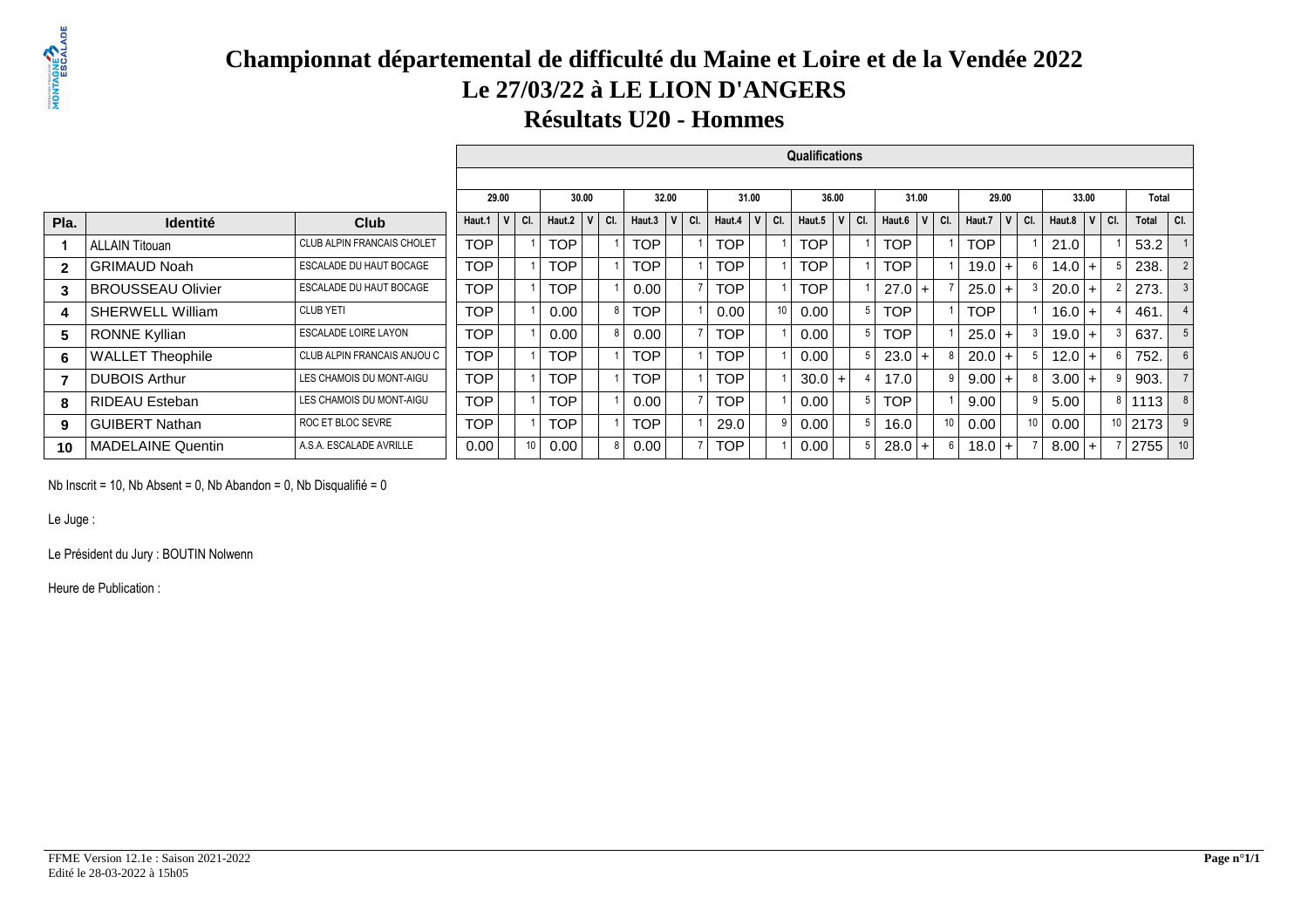## **Championnat départemental de difficulté du Maine et Loire et de la Vendée 2022Le 27/03/22 à LE LION D'ANGERSRésultats SENIOR - Dames**

|      |                         |                               |              |     |            |                              |            |              |     |            |       |     | Qualifications |     |            |           |              |       |     |          |           |       |         |
|------|-------------------------|-------------------------------|--------------|-----|------------|------------------------------|------------|--------------|-----|------------|-------|-----|----------------|-----|------------|-----------|--------------|-------|-----|----------|-----------|-------|---------|
|      |                         |                               |              |     |            |                              |            |              |     |            |       |     |                |     |            |           |              |       |     |          |           |       |         |
|      |                         |                               | 29.00        |     | 30.00      |                              |            | 32.00        |     |            | 31.00 |     | 36.00          |     | 31.00      |           |              | 29.00 |     |          | 33.00     | Total |         |
| Pla. | <b>Identité</b>         | Club                          | Haut.1 $ V $ | CI. | Haut.2   V | $\overline{\phantom{a}}$ CI. | Haut.3     | $\mathbf{u}$ | CI. | Haut.4     | V     | CI. | Haut.5         | CI. | Haut.6     | $ V $ CI. | Haut.7 $ V $ |       | CI. | Haut.8   | $V$ CI.   | Total | $ $ CI. |
|      | l BORÉ Maelle           | A.E.S.M. CHOLET               | TOP.         |     | <b>TOP</b> |                              | 0.00       |              |     | <b>TOP</b> |       |     | <b>TOP</b>     |     | TOP        |           | <b>TOP</b>   |       |     | 23.0     |           | 37.6  |         |
| 2    | <b>EMERIAU Mathilde</b> | I CLUB ALPIN FRANCAIS ANJOU C | <b>TOP</b>   |     | <b>TOP</b> |                              | <b>TOP</b> |              |     | <b>TOP</b> |       |     | <b>TOP</b>     |     | 28.0       |           | $25.0+$      |       |     | $17.0 +$ |           | 71.7  | 2       |
|      | <b>BLOT Nolwenn</b>     | A.S.A. ESCALADE AVRILLE       | TOP.         |     | <b>TOP</b> |                              | <b>TOP</b> |              |     | <b>TOP</b> |       |     | <b>TOP</b>     |     | TOP        |           | $19.0 +$     |       |     | 17.0     |           | 87.8  |         |
| 4    | l SANJUAN Elodie        | A.S.A. ESCALADE AVRILLE       | TOP.         |     | <b>TOP</b> |                              | 0.00       |              |     | <b>TOP</b> |       |     | <b>TOP</b>     |     | <b>TOP</b> |           | $20.0$ +     |       |     | $16.0 +$ |           | 130.  |         |
| 5    | <b>GAUTIER Zoé</b>      | ROC ET BLOC SEVRE             | TOP          |     | <b>TOP</b> |                              | <b>TOP</b> |              |     | <b>TOP</b> |       |     | <b>TOP</b>     |     | $27.0+$    |           | 14.0         |       |     | 0.00     |           | 230.  |         |
| 6    | SARRAZIN Margot         | A.E.S.M. CHOLET               | <b>TOP</b>   |     | <b>TOP</b> |                              | <b>TOP</b> |              |     | 0.00       |       |     | <b>TOP</b>     |     | $27.0+$    |           | 0.00         |       |     | 10.0     | $\ddot{}$ | 325.  |         |

Nb Inscrit = 6, Nb Absent = 0, Nb Abandon = 0, Nb Disqualifié = 0

Le Juge :

Le Président du Jury : Nolwenn BOUTIN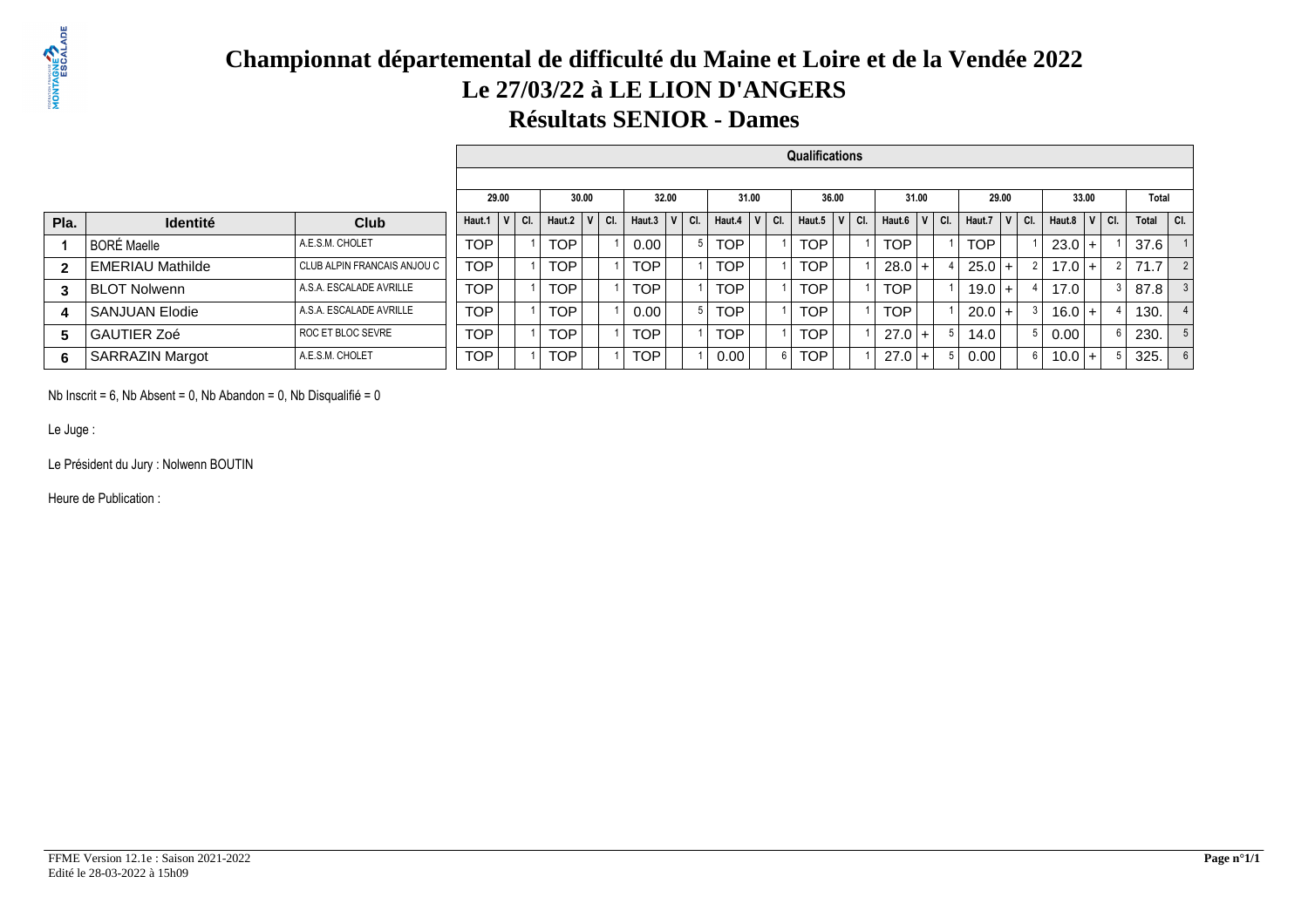## **Championnat départemental de difficulté du Maine et Loire et de la Vendée 2022Le 27/03/22 à LE LION D'ANGERSRésultats SENIOR - Hommes**

|                |                         |                                   |            |       |                  |       |     | <b>Qualifications</b><br>32.00<br>31.00<br>36.00<br>31.00<br>29.00<br>33.00<br>Total<br>$ $ CI.<br> V <br>V<br>$V$ CI.<br>CI.<br>Haut.7<br>Haut.3<br>$\mathsf{V}$<br>Haut.5<br>CI.<br>Haut.6<br>CI.<br>Haut.8<br>Total<br>CI.<br>CI.<br> v <br>Haut.4<br><b>TOP</b><br><b>TOP</b><br><b>TOP</b><br><b>TOP</b><br><b>TOP</b><br>27.0<br>237.<br>$\ddot{}$<br><b>TOP</b><br><b>TOP</b><br><b>TOP</b><br><b>TOP</b><br>376.<br><b>TOP</b><br>25.0<br>$\ddot{}$<br><b>TOP</b><br><b>TOP</b><br><b>TOP</b><br><b>TOP</b><br><b>TOP</b><br>475.<br>21.0<br><b>TOP</b><br><b>TOP</b><br><b>TOP</b><br>TOP<br><b>TOP</b><br>629.<br>20.0<br><b>TOP</b><br><b>TOP</b><br><b>TOP</b><br><b>TOP</b><br>$27.0 +$<br>789.<br>20.0<br>$\ddot{}$<br>10<br><b>TOP</b><br><b>TOP</b><br><b>TOP</b><br>TOP<br>846.<br>0.00<br>20.0<br>$\pm$<br>10<br>10<br><b>TOP</b><br><b>TOP</b><br><b>TOP</b><br>0.00<br>1034<br>0.00<br>25.0<br><b>TOP</b><br>12<br>3049<br><b>TOP</b><br>16.0<br>0.00<br>8<br>0.00<br>$34.0$ +<br>10<br><b>TOP</b><br>10 <sup>°</sup><br>9<br>0.00<br>0.00<br>27.0<br>15.0<br>4194<br>3.00<br>$\ddot{}$<br>11<br>10 <sup>1</sup><br>TOP<br>8<br>16.0<br>4986<br>10 <sup>10</sup><br>0.00<br>13<br>30.0<br>0.00<br>$0.00$ + |  |    |      |  |  |          |  |                 |      |           |    |      |                 |      |    |      |    |
|----------------|-------------------------|-----------------------------------|------------|-------|------------------|-------|-----|--------------------------------------------------------------------------------------------------------------------------------------------------------------------------------------------------------------------------------------------------------------------------------------------------------------------------------------------------------------------------------------------------------------------------------------------------------------------------------------------------------------------------------------------------------------------------------------------------------------------------------------------------------------------------------------------------------------------------------------------------------------------------------------------------------------------------------------------------------------------------------------------------------------------------------------------------------------------------------------------------------------------------------------------------------------------------------------------------------------------------------------------------------------------------------------------------------------------------------|--|----|------|--|--|----------|--|-----------------|------|-----------|----|------|-----------------|------|----|------|----|
|                |                         |                                   |            | 29.00 |                  | 30.00 |     |                                                                                                                                                                                                                                                                                                                                                                                                                                                                                                                                                                                                                                                                                                                                                                                                                                                                                                                                                                                                                                                                                                                                                                                                                                |  |    |      |  |  |          |  |                 |      |           |    |      |                 |      |    |      |    |
| Pla.           | <b>Identité</b>         | Club                              | Haut.1     | V     | CI.<br>Haut.2    | V     | CI. |                                                                                                                                                                                                                                                                                                                                                                                                                                                                                                                                                                                                                                                                                                                                                                                                                                                                                                                                                                                                                                                                                                                                                                                                                                |  |    |      |  |  |          |  |                 |      |           |    |      |                 |      |    |      |    |
|                | <b>DAIGUSON Quentin</b> | A.S.A. ESCALADE AVRILLE           | <b>TOP</b> |       | <b>TOP</b>       |       |     |                                                                                                                                                                                                                                                                                                                                                                                                                                                                                                                                                                                                                                                                                                                                                                                                                                                                                                                                                                                                                                                                                                                                                                                                                                |  |    |      |  |  |          |  |                 |      |           |    |      |                 |      |    |      |    |
| $\mathbf{2}$   | <b>BORé Romain</b>      | CLUB ALPIN FRANCAIS CHOLET        | <b>TOP</b> |       | <b>TOP</b>       |       |     |                                                                                                                                                                                                                                                                                                                                                                                                                                                                                                                                                                                                                                                                                                                                                                                                                                                                                                                                                                                                                                                                                                                                                                                                                                |  |    |      |  |  |          |  |                 |      |           |    |      |                 |      |    |      |    |
| 3              | <b>ALLAIN Titouan</b>   | <b>CLUB ALPIN FRANCAIS CHOLET</b> | <b>TOP</b> |       | <b>TOP</b>       |       |     |                                                                                                                                                                                                                                                                                                                                                                                                                                                                                                                                                                                                                                                                                                                                                                                                                                                                                                                                                                                                                                                                                                                                                                                                                                |  |    |      |  |  |          |  |                 |      |           |    |      |                 |      |    |      |    |
| 4              | MOUSSEAU Jean           | A.S.A. ESCALADE AVRILLE           | <b>TOP</b> |       | <b>TOP</b>       |       |     |                                                                                                                                                                                                                                                                                                                                                                                                                                                                                                                                                                                                                                                                                                                                                                                                                                                                                                                                                                                                                                                                                                                                                                                                                                |  |    |      |  |  |          |  |                 |      |           |    |      |                 |      |    |      |    |
| 5              | <b>MARTIN Lucas</b>     | <b>CLUB ALPIN FRANCAIS CHOLET</b> | <b>TOP</b> |       | <b>TOP</b>       |       |     |                                                                                                                                                                                                                                                                                                                                                                                                                                                                                                                                                                                                                                                                                                                                                                                                                                                                                                                                                                                                                                                                                                                                                                                                                                |  |    |      |  |  |          |  |                 |      |           |    |      |                 |      |    |      |    |
| 6              | <b>BUFFETEAU Michel</b> | ESCALADE DU HAUT BOCAGE           | <b>TOP</b> |       | <b>TOP</b>       |       |     |                                                                                                                                                                                                                                                                                                                                                                                                                                                                                                                                                                                                                                                                                                                                                                                                                                                                                                                                                                                                                                                                                                                                                                                                                                |  |    |      |  |  |          |  |                 |      |           |    |      |                 |      |    |      |    |
| $\overline{7}$ | <b>DUBELL Maxime</b>    | LES CHAMOIS DU MONT-AIGU          | <b>TOP</b> |       | <b>TOP</b>       |       |     |                                                                                                                                                                                                                                                                                                                                                                                                                                                                                                                                                                                                                                                                                                                                                                                                                                                                                                                                                                                                                                                                                                                                                                                                                                |  |    |      |  |  |          |  |                 |      |           |    |      |                 |      |    |      |    |
| 8              | <b>PASQUIER Thomas</b>  | LES ENCORDÉS                      | <b>TOP</b> |       | <b>TOP</b>       |       |     |                                                                                                                                                                                                                                                                                                                                                                                                                                                                                                                                                                                                                                                                                                                                                                                                                                                                                                                                                                                                                                                                                                                                                                                                                                |  |    |      |  |  |          |  |                 |      |           |    |      |                 |      |    |      |    |
| 9              | <b>RONNE Quenton</b>    | <b>ESCALADE LOIRE LAYON</b>       | <b>TOP</b> |       | <b>TOP</b>       |       |     |                                                                                                                                                                                                                                                                                                                                                                                                                                                                                                                                                                                                                                                                                                                                                                                                                                                                                                                                                                                                                                                                                                                                                                                                                                |  |    |      |  |  |          |  |                 |      |           |    |      |                 |      |    |      |    |
| 10             | RAMBAULT Julien         | A.E.S.M. CHOLET                   | <b>TOP</b> |       | <b>TOP</b>       |       |     |                                                                                                                                                                                                                                                                                                                                                                                                                                                                                                                                                                                                                                                                                                                                                                                                                                                                                                                                                                                                                                                                                                                                                                                                                                |  |    |      |  |  |          |  |                 |      |           |    |      |                 |      |    |      |    |
| 11             | <b>SCHAHL Matthieu</b>  | LES ENCORDÉS                      | 0.00       |       | 12<br><b>TOP</b> |       |     | TOP                                                                                                                                                                                                                                                                                                                                                                                                                                                                                                                                                                                                                                                                                                                                                                                                                                                                                                                                                                                                                                                                                                                                                                                                                            |  |    | TOP  |  |  | 0.00     |  | 10 <sup>°</sup> | 19.0 | $\ddot{}$ |    | 0.00 | 10 <sup>1</sup> | 0.00 | 10 | 6049 | 11 |
| $12 \,$        | <b>LERICHE Martin</b>   | LES ENCORDÉS                      | 0.00       |       | 12<br>TOP        |       |     | <b>TOP</b>                                                                                                                                                                                                                                                                                                                                                                                                                                                                                                                                                                                                                                                                                                                                                                                                                                                                                                                                                                                                                                                                                                                                                                                                                     |  |    | 29.0 |  |  | 0.00     |  | 10              | 23.0 |           |    | 0.00 | 10 <sup>°</sup> | 0.00 | 10 | 8116 | 12 |
| 13             | <b>JADEAU Simon</b>     | ESCALADE DU HAUT BOCAGE           | <b>TOP</b> |       | <b>TOP</b>       |       |     | 0.00                                                                                                                                                                                                                                                                                                                                                                                                                                                                                                                                                                                                                                                                                                                                                                                                                                                                                                                                                                                                                                                                                                                                                                                                                           |  | 10 | 25.0 |  |  | $29.0 +$ |  |                 | 0.00 |           | 12 | 0.00 | 10 <sup>°</sup> | 0.00 | 10 | 9286 | 13 |

Nb Inscrit = 13, Nb Absent = 0, Nb Abandon = 0, Nb Disqualifié = 0

Le Juge :

Le Président du Jury : Nolwenn BOUTIN